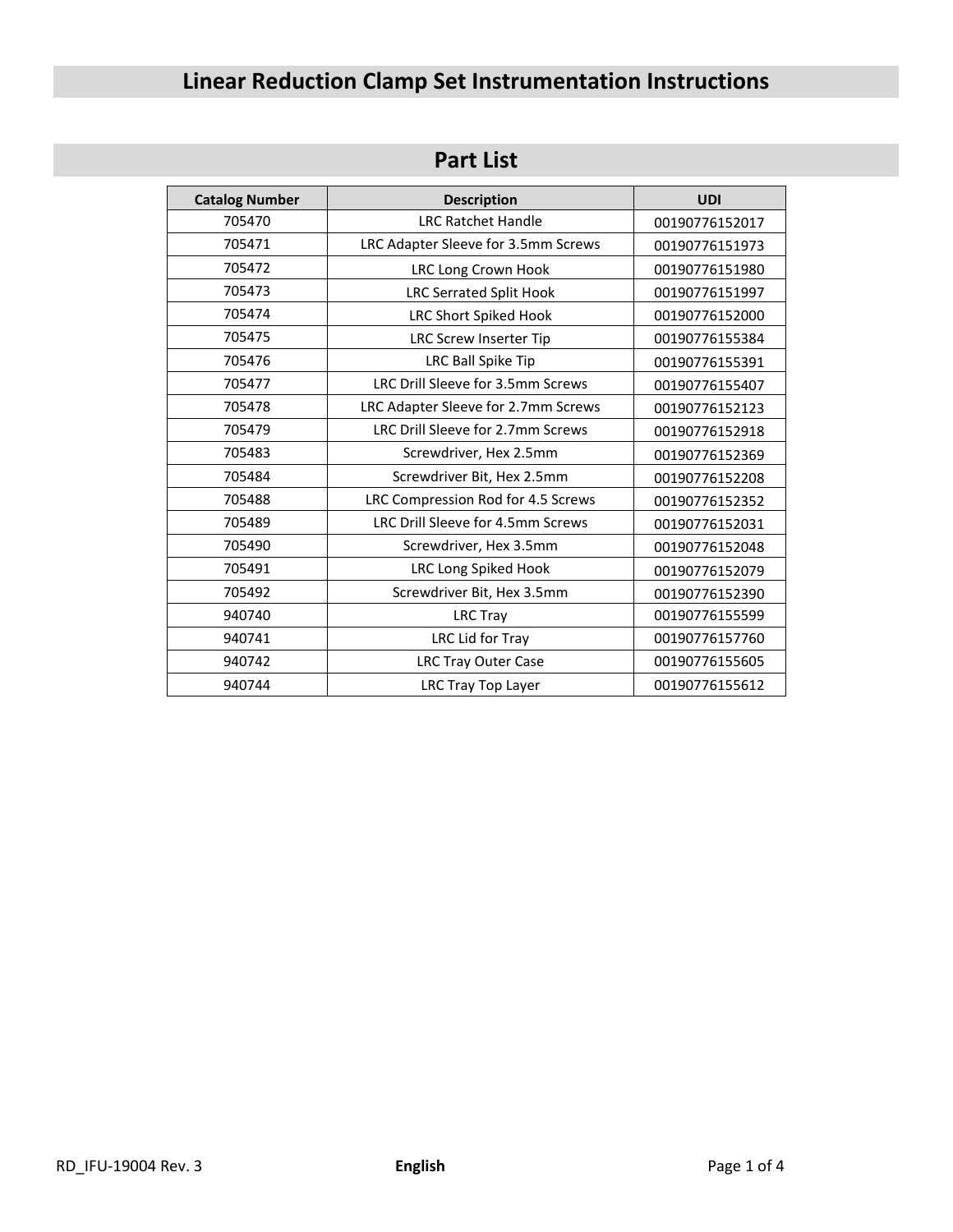# **English EN**

# Linear Reduction Clamp Set Instrumentation Instructions

#### **INTENDED USE**

• The Linear Reduction Clamp Set is intended to offer a comprehensive set of surgical instruments to aide in the reduction of bone fractures during surgical reconstruction.

#### **INTENDED USER PROFILE**

- Surgical procedures should be performed only by persons having adequate training and familiarity with surgical techniques. The physician's education, training, and professional judgement are necessary to determine the most appropriate device and treatment option.
- Consult medical literature relative to techniques, complications and hazards prior to performance of any surgical procedure. Before using the product, all instructions regarding its safety features must be read carefully.

#### **DEVICE DESCRIPTION**

- Surgical instruments comprising fixed assemblies, simple hinged instruments and simple assemblies generally composed of medical grade stainless steels, titanium, aluminum and silicone rubber.
- Instrument case and trays may consist of different materials including stainless steels, aluminum and silicone mats.
- Devices are supplied NON-STERILE and must be inspected, cleaned, lubricated and sterilized before each use.
- Devices require terminal sterilization per this IFU.
- Devices are not implantable.
- The following catalog instruments are manufactured and supplied by Stryker® and are compatible with the Linear Reduction Clamp Set instrumentation and/or case & tray:

| <b>Catalog Number</b> | <b>Description</b>        |  |
|-----------------------|---------------------------|--|
| 705482                | Scaled Drill, 2.0x390mm   |  |
| 703966                | Scaled Drill, 2.5x450mm   |  |
| 703974                | Scaled Drill, 3.2x450mm   |  |
| 338610 -750           | Small Cortical Screw Ø3.5 |  |
| 340614 -750           | Cortical Screw Ø4.5       |  |
| 349608 -660           | Small Cortical Screw Ø2.7 |  |
| 705466                | Spiked Disk, Oval         |  |
| 705465                | Spiked Disk, Large        |  |
| 390019                | Washer Ø9mm               |  |

#### **CONTRAINDICATIONS**

- These conditions increase the risk of undesirable outcomes:
	- o Infection
	- Inadequate blood supply to the operative site due to compromised vascularity.
	- o Inadquate tissue coverage over the operative site
	- o Bone quality compromised by disease, infection or prior surgical procedures (implanation) that cannot provide adequate support or fixation of the devices.
	- o Foreign body (material) sensitivity
	- Patients with mental or neurological conditions which increase the risk of complications in post-operative care



- Avalign recommends thorough manual and automated cleaning of medical devices prior to sterilization. Automated methods alone may not adequately clean devices.
- Devices should be reprocessed as soon as possible following use. Instruments must be cleaned separately from cases and trays.
- All cleaning agent solutions should be replaced frequently before becoming heavily soiled.
- Prior to cleaning, sterilization and use, remove all protective caps carefully. All instruments should be inspected to ensure proper function and condition. Do not use instruments if they do not perform satisfactorily.
- Lubrication of quick connect related mechanisms is required prior to use to prevent difficulty in actuation.
- The sterilization methods described have been validated with the devices in predetermined placement locations per the case and tray designs. Areas intended for specific devices shall contain only those devices.
- Risk of damage The surgical instruments are precision devices. Careful handling is important for the accurate functioning of the devices. Improper external handling can cause the devices to malfunction.
- Use caution when handling sharp instruments to avoid injury.
- Wash the instrument case and trays with an aluminum safe, neutral pH detergent to avoid faded surface colors and deterioration of anodized surfaces.
- If a device is/was used in a patient with, or suspected of having Creutzfeldt-Jakob Disease (CJD), the device cannot be reused and must be destroyed due to the inability to reprocess or sterilize to eliminate the risk of cross-contamination.



Federal U.S. Law restricts this device to sale, distribution, and use, by, or on order of a physician.

#### **LIMITATIONS ON REPROCESSING**

Repeated processing has minimal effect on these instruments. End of life is normally determined by wear and damage due to use.

# **DISCLAIMER**

It is the responsibility of the reprocessor to ensure reprocessing is performed using equipment, materials and personnel in the reprocessing facility and achieves the desired result. This requires validation and routine monitoring of the process. Any deviation by the reprocessor from the instructions provided must be properly evaluated for effectiveness and potential adverse consequences.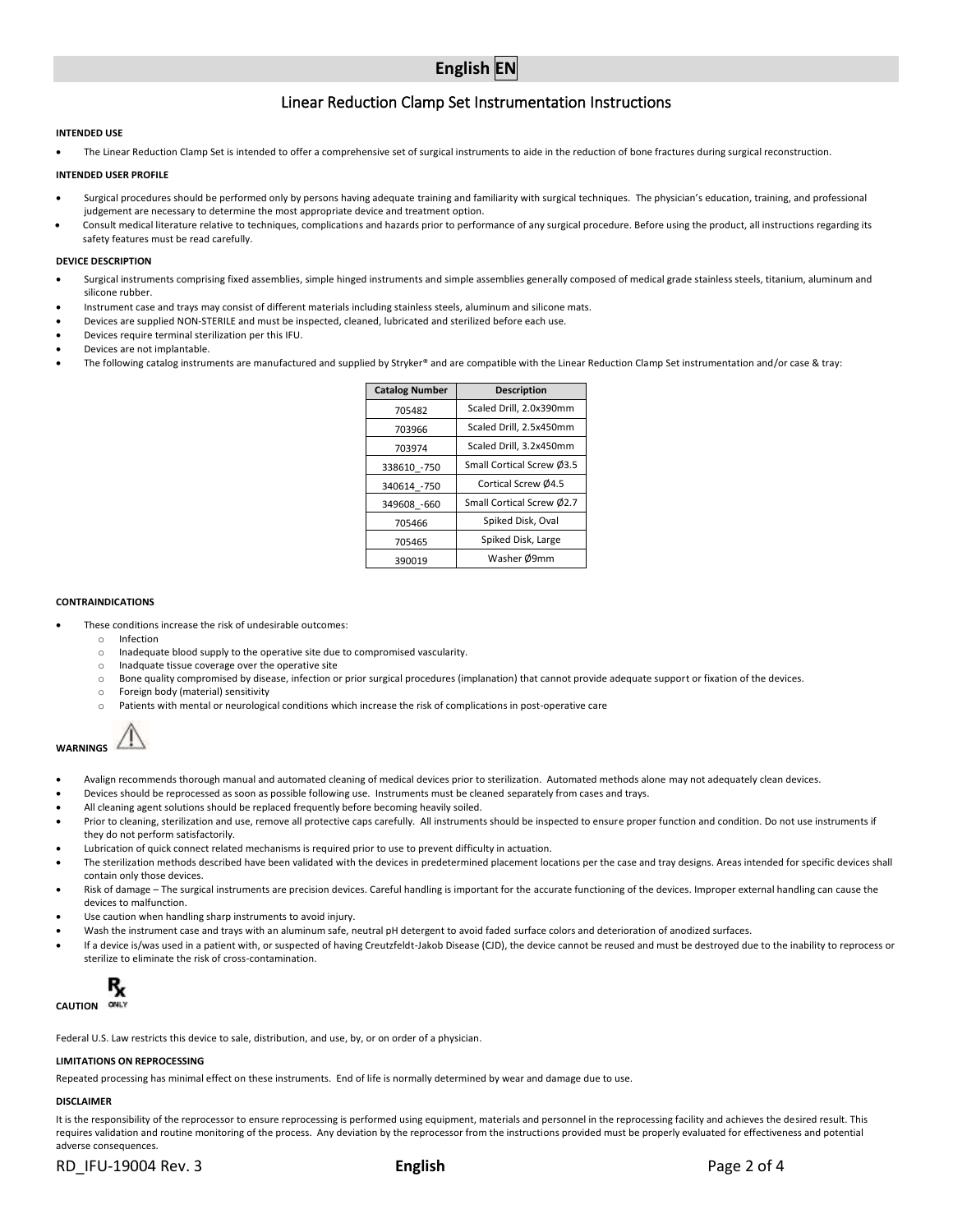# **TOOLS AND ACCESSORIES**

|                        | Cold Tap Water (< 20°C / 68°F)                                     |  |
|------------------------|--------------------------------------------------------------------|--|
| Water                  | Warm Water (38°-49°C / 100°-120°F)                                 |  |
|                        | Hot Tap Water ( $>$ 40 $^{\circ}$ C / 104 $^{\circ}$ F)            |  |
|                        | Deionized (DI) or Reverse Osmosis (RO) Water (ambient)             |  |
| <b>Cleaning Agents</b> | Neutral Enzymatic Detergent pH 6.0-8.0 i.e. MetriZyme, EndoZime,   |  |
|                        | Enzol                                                              |  |
| Accessories            | Assorted Sizes of Brushes and/or Pipe Cleaners with Nylon Bristles |  |
|                        | Sterile Syringes or equivalent                                     |  |
|                        | Absorbent, Low Lint Disposable Cloths or equivalent                |  |
|                        | <b>Soaking Pans</b>                                                |  |
|                        | Medical Compressed Air                                             |  |
| Equipment              | Ultrasonic Cleaner (Sonicator)                                     |  |
|                        | <b>Automated Washer</b>                                            |  |

#### **POINT-OF-USE AND CONTAINMENT**

- 1) Follow health care facility point of use practices. Keep devices moist after use to prevent soil from drying and remove excess soil and debris from all lumens, surfaces, crevices, sliding mechanisms, hinged joints, and all other hard-to-clean design features.
- 2) Suction or flush lumens with a cleaning solution immediately after use.
- 3) Follow universal precautions and contain devices in closed or covered containers for transport to central supply.

# **MANUAL CLEANING**

- 4) Rinse devices under cold running tap water for a minimum of 3 minutes while wiping off residual soil or debris. Actuate moveable mechanisms and flush all lumens, cracks and/or crevices while rinsing.
- 5) Prepare an enzymatic cleaning solution per manufacturer's instructions including dilution/concentration, water quality and temperature. Immerse devices and soak for a minimum of 10 minutes. While in the solution, use a soft, bristle brush to remove all traces of blood and debris from the device, paying close attention to threads, crevices, seams, and any hard to reach areas.
	- a. If the device has sliding mechanisms or hinged joints, actuate the device while scrubbing to remove trapped soil.
	- b. If the device contains a lumen, use a tight-fitting nylon brush or pipe cleaner while pushing in and out with a twisting motion to facilitate removal of debris; ensure the full diameter and depth of the lumen is accessed. Flush the lumen, three times minimum, with a syringe containing a minimum solution of 60mL.
- 6) Remove devices and rinse/agitate in cold tap water for a minimum of 3 minutes. Actuate moveable mechanisms and flush all lumens, cracks and/or crevices while rinsing.
- 7) Prepare a neutral detergent cleaning solution per manufacturer's instructions including dilution/concentration, water quality and temperature. Immerse devices and soak for a minimum of 5 minutes. While in the solution, use a soft, bristle brush to remove all traces of blood and debris from the device, paying close attention to threads, crevices, seams, and any hard to reach areas.
	- a. If the device has sliding mechanisms or hinged joints, actuate the device while scrubbing to remove trapped soil.
	- b. If the device contains a lumen, use a tight-fitting nylon brush or pipe cleaner while pushing in and out with a twisting motion to facilitate removal of debris; ensure the full diameter and depth of the lumen is accessed. Flush the lumen, three times minimum, with a syringe containing a minimum solution of 60mL.
- 8) Remove devices and rinse/agitate in cold tap water for a minimum of 3 minutes. Actuate moveable mechanisms and flush all lumens, cracks and/or crevices while rinsing.
- 9) Prepare an enzymatic cleaning solution using hot water per manufacturer's recommendations in an ultrasonic unit. Sonicate the devices for a minimum of 15 minutes using a minimum frequency of 40 kHz. It is recommended to use an ultrasonic unit with flushing attachments. Devices with lumens should be flushed with cleaning solution under the surface of the solution to ensure adequate perfusion of channels.
- 10) Remove devices and rinse/agitate in ambient DI/RO water for a minimum of 4 minutes. Actuate moveable mechanisms and flush all lumens, cracks and/or crevices while rinsing. Flush internal lumens a minimum of 3 times with RO/DI water (minimum of 15mL) using an appropriately sized syringe. If available, use flush ports for flushing.
- 11) Dry the device using an absorbent cloth. Dry any internal areas with filtered, compressed air.
- 12) Visually inspect the device for soil including all actuating mechanisms, cracks, crevices, and lumens. If not visibly clean, repeat steps 4-12.

# **AUTOMATED CLEANING**

Note: All devices must be manually pre-cleaned prior to any automated cleaning process, follow steps 1-8. Steps 9-12 are optional but advised.

13) Transfer the devices to an automatic washer/disinfector for processing per the below minimum parameters.

| Phase                       | Time<br>(minutes) | Temperature    | Detergent Type & Concentration |
|-----------------------------|-------------------|----------------|--------------------------------|
| Pre-wash 1                  | 02:00             | Cold Tap Water | N/A                            |
| Enzyme Wash                 | 02:00             | Hot Tap Water  | Enzyme Detergent               |
| Wash 1                      | 02:00             | 63°C / 146°F   | <b>Neutral Detergent</b>       |
| Rinse 1                     | 02:00             | Hot Tap Water  | N/A                            |
| <b>Purified Water Rinse</b> | 02:00             | 146°F / 63°C   | N/A                            |
| <b>Drying</b>               | 15:00             | 194°F / 90°C   | N/A                            |

Dry excess moisture using an absorbent cloth. Dry any internal areas with filtered, compressed air.

15) Visually inspect the device for soil including all actuating mechanisms, cracks, crevices and lumens. If not visibly clean, repeat steps 4-8, 13-15.

#### **DISINFECTION**

- Devices must be terminally sterilized (See § Sterilization).
- Avalign instruments are compatible with washer/disinfector time-temperature profiles for thermal disinfection per ISO 15883.

#### **INSPECTION AND FUNCTIONAL TESTING**

- Visually inspect devices for damage or wear, including sharp edges. Instruments with broken, cracked, chipped or worn features, should not be used, but should be replaced immediately.
- Verify device interfaces (junctions and threads) continue to function as intended without complications.
- Check for smooth movement of hinges. Locking mechanisms should be free of nicks.
- Lubricate before autoclaving with Instra-Lube, or a steam permeable instrument lubricant.